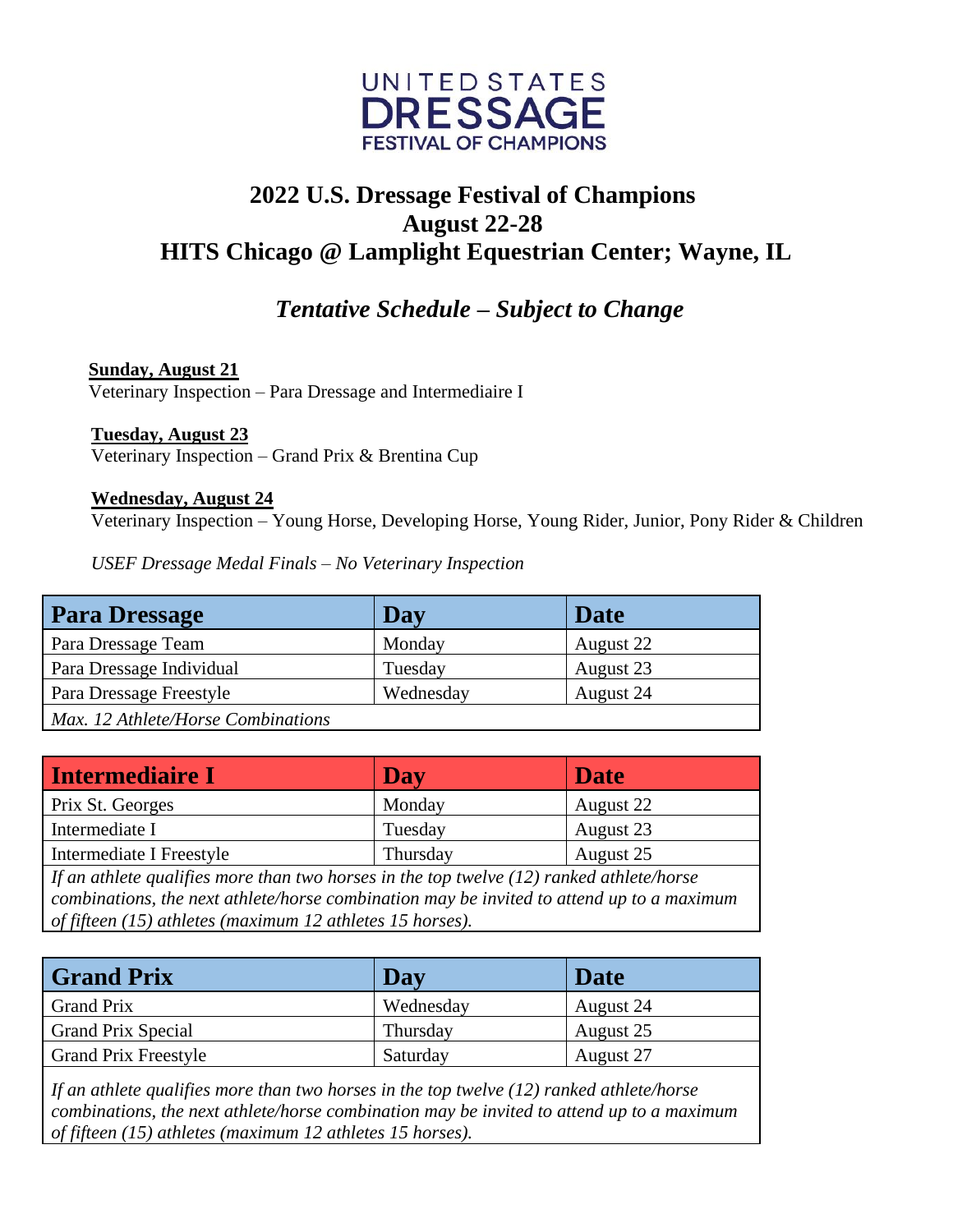| <b>Brentina Cup</b>         | Day       | <b>Date</b> |
|-----------------------------|-----------|-------------|
| Intermediate II             | Wednesday | August 24   |
| Grand Prix 16-25            | Thursday  | August 25   |
| <b>Grand Prix Freestyle</b> | Saturday  | August 27   |

*If an athlete qualifies more than two horses in the top twelve (12) ranked athlete/horse combinations, the next athlete/horse combination may be invited to attend up to a maximum of fifteen (15) athletes (maximum 12 athletes 15 horses).*

| <b>Young Rider &amp; Junior</b>                                                                                                                                                                                                                                                                                                                                     | <b>Day</b> | Date      |
|---------------------------------------------------------------------------------------------------------------------------------------------------------------------------------------------------------------------------------------------------------------------------------------------------------------------------------------------------------------------|------------|-----------|
| Junior Team                                                                                                                                                                                                                                                                                                                                                         | Thursday   | August 25 |
| Junior Individual                                                                                                                                                                                                                                                                                                                                                   | Friday     | August 26 |
| Young Rider Team                                                                                                                                                                                                                                                                                                                                                    | Friday     | August 26 |
| Young Rider Individual                                                                                                                                                                                                                                                                                                                                              | Sunday     | August 28 |
| $V_{\alpha}$ $D:$ $\lambda$ and $M_{\alpha}$ $D_{\alpha}$ $\lambda$ $\mu$ $\lambda$ $\mu$ $\lambda$ $\mu$ $\lambda$ $\mu$ $\lambda$ $\mu$ $\lambda$ $\mu$ $\lambda$ $\mu$ $\lambda$ $\mu$ $\lambda$ $\mu$ $\lambda$ $\mu$ $\lambda$ $\mu$ $\lambda$ $\mu$ $\lambda$ $\mu$ $\lambda$ $\mu$ $\lambda$ $\mu$ $\lambda$ $\mu$ $\lambda$ $\mu$ $\lambda$ $\mu$ $\lambda$ |            |           |

*Young Rider: Max. 12 Athlete/Horse Combinations Junior: Max. 12 Athlete/Horse Combinations*

| <b>Pony Rider &amp; Children</b>                                                             | Day      | <b>Date</b> |
|----------------------------------------------------------------------------------------------|----------|-------------|
| Pony Rider Team                                                                              | Friday   | August 26   |
| Pony Rider Individual                                                                        | Saturday | August 27   |
| Children Team                                                                                | Saturday | August 27   |
| Children Individual                                                                          | Sunday   | August 28   |
| Pony Rider: Max 12 Athlete/Horse Combinations<br>Children: Max 12 Athlete/Horse Combinations |          |             |

| <b>Young Horse</b>                                                                                                                                                                                           | Day      | Date      |
|--------------------------------------------------------------------------------------------------------------------------------------------------------------------------------------------------------------|----------|-----------|
| 4-Year-Old                                                                                                                                                                                                   | Thursday | August 25 |
| 4-Year-Old                                                                                                                                                                                                   | Saturday | August 27 |
| Preliminary Test for 5-Year-Olds                                                                                                                                                                             | Thursday | August 25 |
| Final Test for 5-Year-Olds                                                                                                                                                                                   | Saturday | August 27 |
| Preliminary Test for 6-Year-Olds                                                                                                                                                                             | Friday   | August 26 |
| Final Test for 6-Year-Olds                                                                                                                                                                                   | Sunday   | August 28 |
| Preliminary Test for 7-Year-Olds                                                                                                                                                                             | Friday   | August 26 |
| Final Test for 7-Year-Olds                                                                                                                                                                                   | Sunday   | August 28 |
| Four-Year-Old: Max 15 Athlete/Horse Combinations<br>Five-Year-Old: Max 15 Athlete/Horse Combinations<br>Six-Year-Old: Max 15 Athlete/Horse Combinations<br>Seven-Year-Old: Max 15 Athlete/Horse Combinations |          |           |